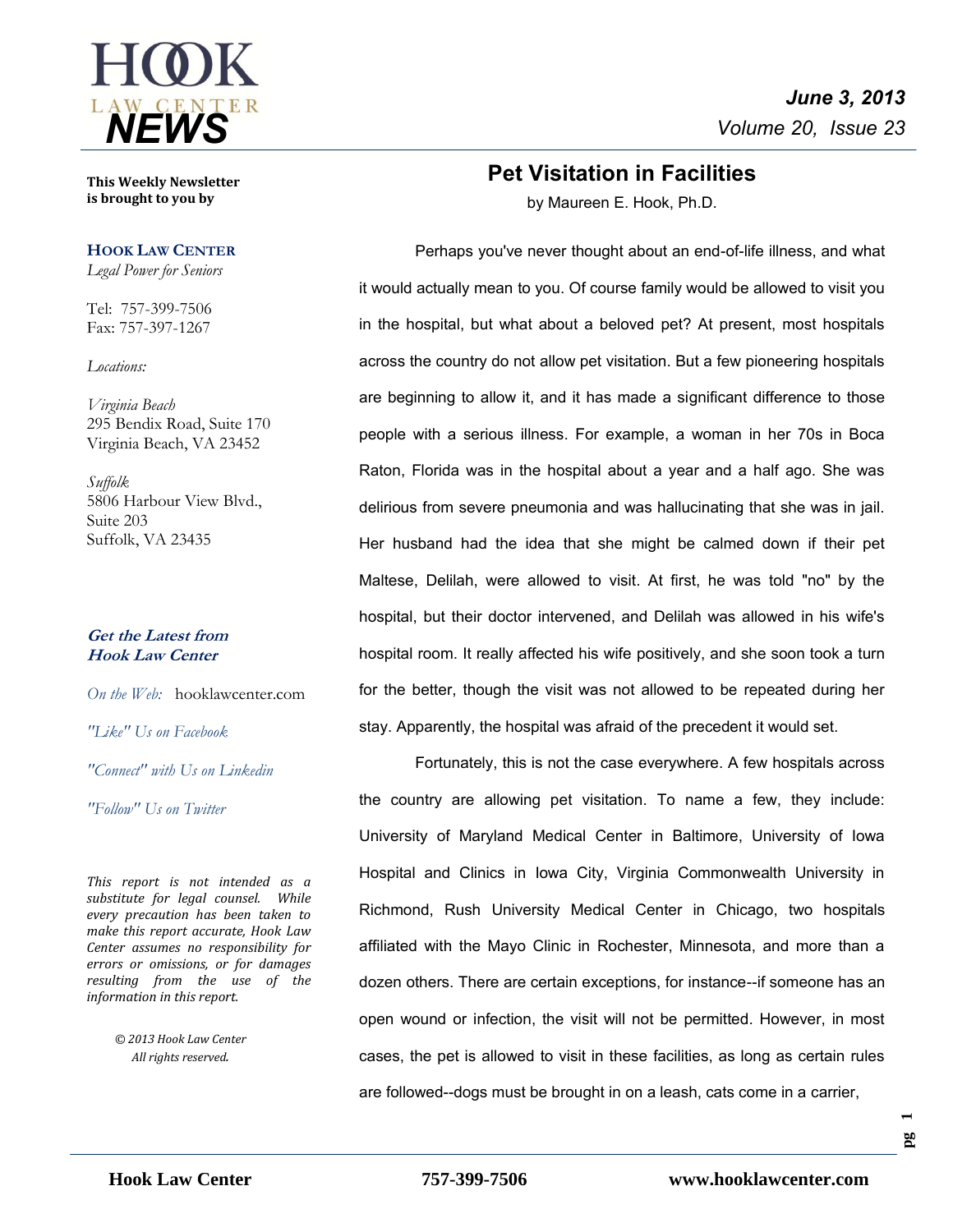

## **Pet Visitation in Facilities** (con't)

permission has been obtained from a hospital roommate (if one exists), and a covering is placed on the bed where the pet will lie down.

There is not a lot of research yet on the subject, but small studies are verifying the value of pet visitation in hospitals. One done at Virginia Commonwealth University (VCU) found that both visitations by pets and even animals previously unknown to the patient had beneficial effects. The patients' blood pressure lowered, as did their levels of cortisol, a stress-related hormone. At VCU, it was reported that a patient battled bladder cancer for 7 years, before dying of it at age 91. He was forever grateful that he was allowed visits with his Yorkie named Minnie. His widow said, "Minnie would come into Harry's room and his eyes would light up. It was like bringing home to him. It just made such a difference." Hopefully, word will spread, and pet visitation will be allowed everywhere.

(Source = Judith Graham, "When Best Friends Can Visit," The New York Times, April 10, 2013)



### **Insects and Diet**

#### **Hook Law Center:** Kit Kat, do people really eat insects?

**Kit Kat:** Yes, the United Nations reports that already 2 billion people in the world consume bugs, because they are available and nutritious. Insects are high in protein, vitamins, fiber, and minerals, according to the UN's Food and Agriculture Organization. It is us Westerners that are the different ones. But in other parts of the world, they have discovered they can help feed the hungry, and they're tasty too. Mostly, they can be fried or steamed, which are easy cooking procedures. It is a food source that has a lot of potential, especially for feeding animals.

Locusts, for example, can enrich grain, says Doug Yanega of the University of California-Riverside. He also says that some scorpions, water bugs, and honey bees taste wonderfully. He would also include cicadas in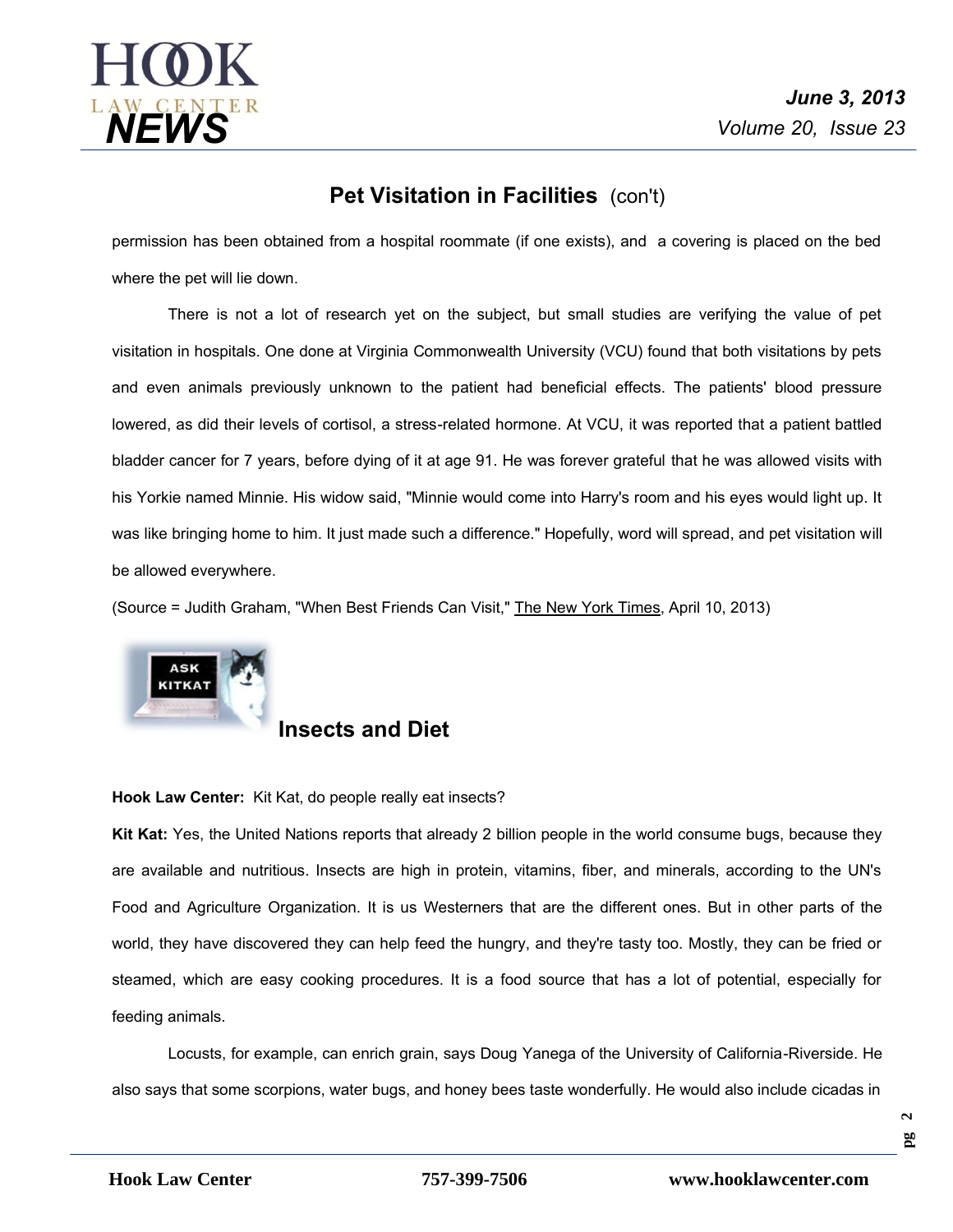

# *June 3, 2013*

that group, which is good news since a bumper crop is due to the hit US any day now. We may be calling 2013 the year of cicada, if scientific predictions hold true. But we cats have always enjoyed our bugs! One of my mom's cats, Tempe, loved moths. She would smack her lips after eating one, just like it were an ice cream cone! So stay tuned, insects may be the next delicacy on the menu at fancy restaurants!

(Source = Dan Vergano, "Some salt with your spider? UN says bugs good for you," USA Today, May 13, 2013)



**Moving On! Services LLC** is a company that specializes in personal property dispositions. They are sponsoring a Scarf Up & Wig~gle® drive in which scarves, hats, and wigs are donated to the Women in Cancer Treatment program. The drive lasts until **June 15, 2013**. Please leave any donations at either our Virginia Beach (295 Bendix Rd.-Suite 170) or Suffolk (5806 Harbour View Blvd.-Suite 203) locations. Jennifer Pagano, a Client Benefit & Care Coordinator at Hook Law Center, serves on the task force for the drive. We thank you in advance for any donations you are willing to give!

■Hook Law Center will be presenting at the VSB Trusts and

Estates Section - Virginia State Bar -75th VSB Annual Meeting in Virginia Beach on **June 14, 2013**.

**Hook Law Center will be presenting a seminar on Estate and Long-Term Care Planning at the Norfolk Yacht** and Country Club, 7001 Hampton Blvd., Norfolk on **June19, 2013** at**11:30 a.m.**

Hook Law Center will be presenting a seminar at the Airport Hilton, 1500 North Military Highway, Norfolk, VA 23502 on **July 17, 2013** at **8:00 a.m**.

Hook Law Center will be presenting at an Advanced Elder Law Seminar in Richmond, VA on **September 11, 2013.**